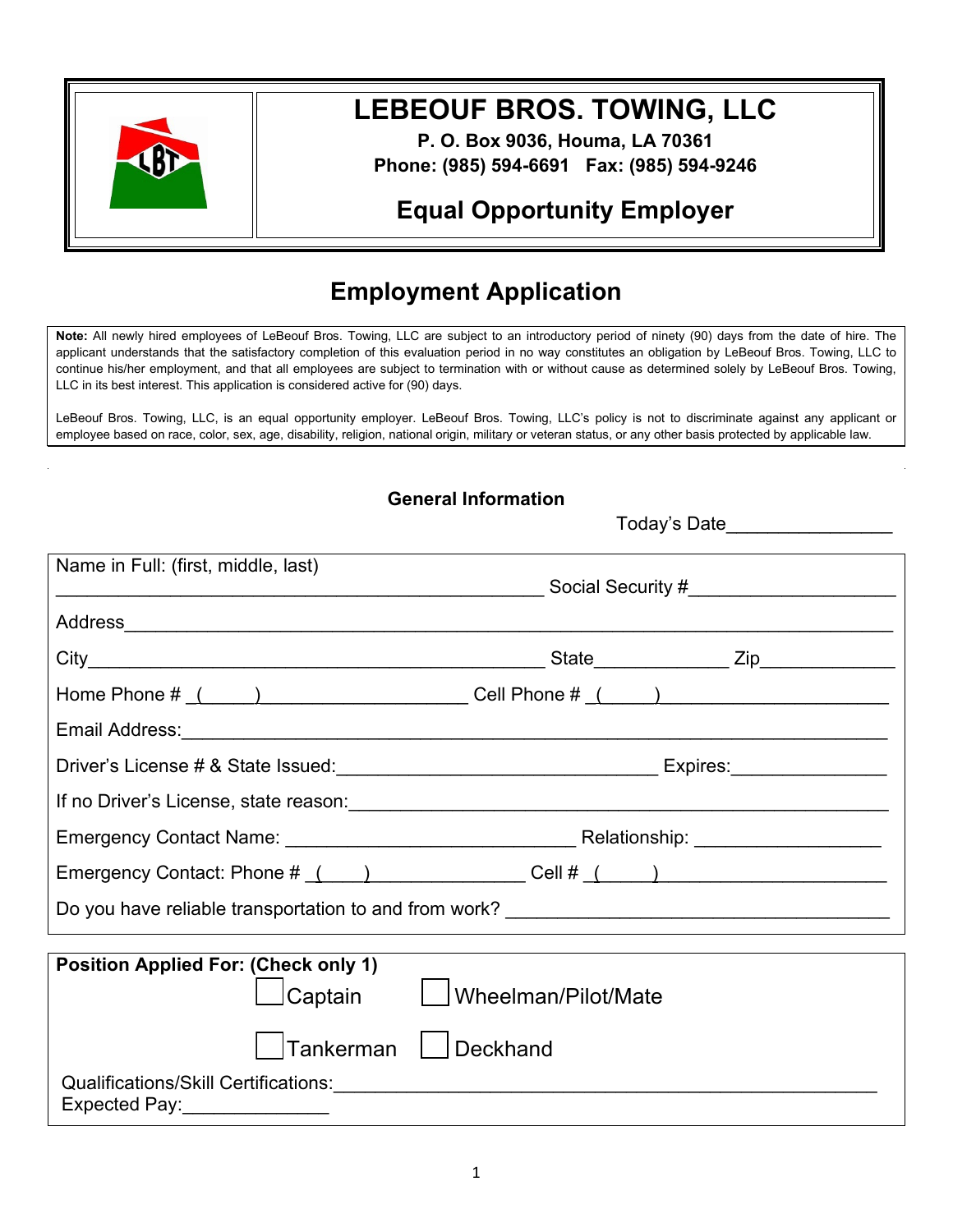| <b>List US Coast Guard License,</b><br><b>MMD, or Endorsements</b> | Date issued | <b>Maritime Academy Attended</b> | <b>Expiration Date</b> |
|--------------------------------------------------------------------|-------------|----------------------------------|------------------------|
|                                                                    |             |                                  |                        |
|                                                                    |             |                                  |                        |
|                                                                    |             |                                  |                        |

TWIC Card Expiration Date: May we contact your present Employer?

What date are you available to start?

Are You Currently on a "lay-off" status or subject to recall from another company?

Can you travel if the job requires it? The state of the state of the Will you work overtime if asked? If no, please explain

Have you ever been arrested and/or convicted of a felony or misdemeanor? (Convictions will not necessarily disqualify an applicant from employment) If yes, please explain:

Have you ever worked here before? If yes, when?

What was your position and pay?

Do you have the legal right to work in the United States?

Did you serve in the Armed Forces? If yes, indicate the branch and dates of Service. (Copy of DD214 is required)

### **Personal References**

## **List two references other than family member**

| Name | <b>City and State</b> | Phone |
|------|-----------------------|-------|
|      |                       |       |
|      |                       |       |
|      |                       |       |
|      |                       |       |

| <b>Education</b>             | Dates Attended | <b>Location, City, State</b> | <b>Course of Study or</b><br><b>Major</b> | Did you graduate? |
|------------------------------|----------------|------------------------------|-------------------------------------------|-------------------|
| <b>High School</b>           |                |                              |                                           |                   |
| College                      |                |                              |                                           |                   |
| Trade, Business, Tech School |                |                              |                                           |                   |

Ϯ

## **Job Specific Training (check all that apply)**

| ecific Training (check all that apply). |                            |
|-----------------------------------------|----------------------------|
| CPR/First Aid                           | HAZCOM                     |
| Defensive Driving                       | <b>Simulator Training</b>  |
|                                         | <b>Basic Fire-Fighting</b> |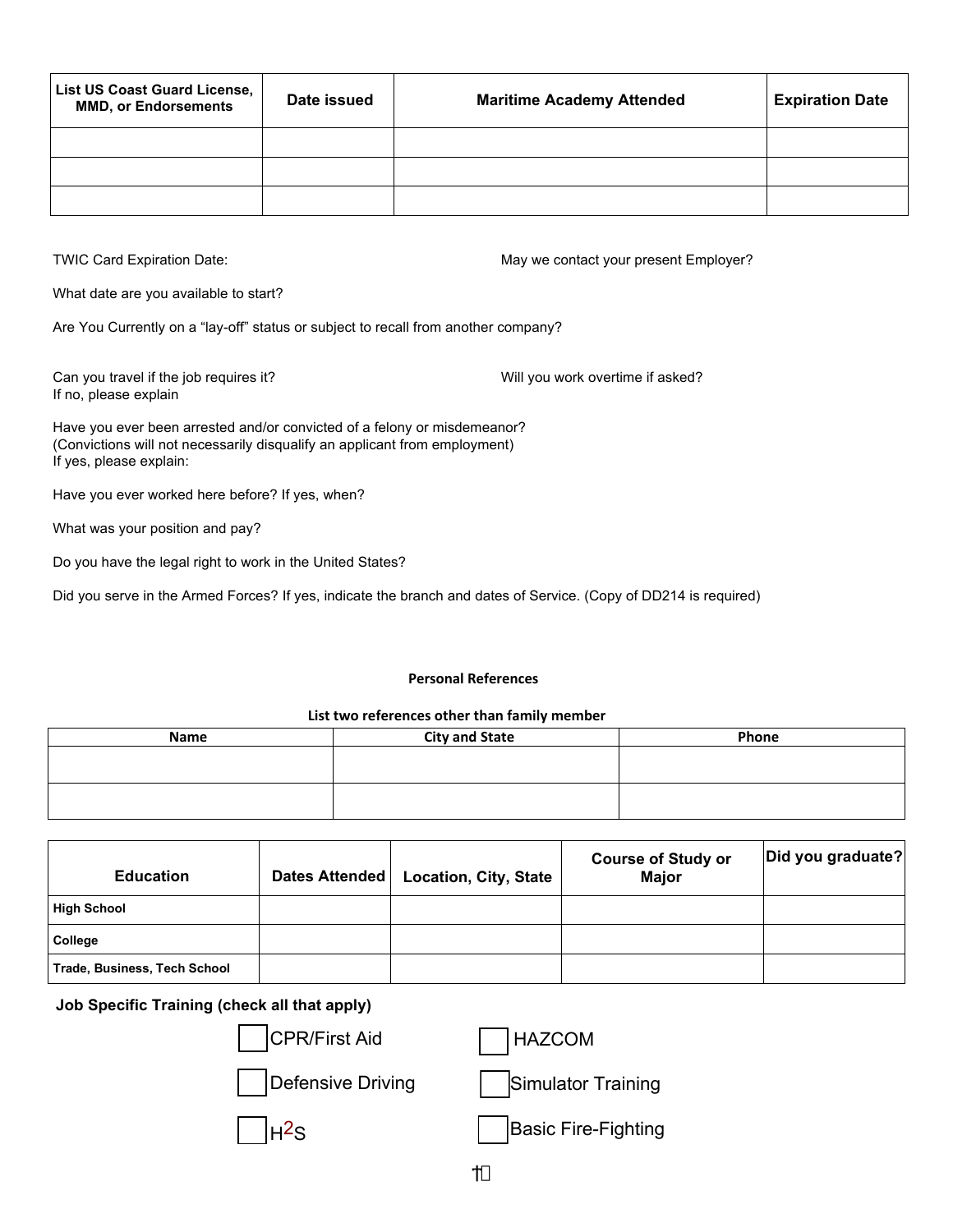## **EMPLOYMENT HISTORY**

**EXPERIENCE:** Give a complete record of all employment, including military, and reasons for periods unemployed during the past 10 years. Start with most recent. If you have served in the armed forces, attach a copy of your DD214. If you have been self-employed, list up to five of your major clients. **No "see resume" responses will be accepted.**

| Present or most recent positions: MAY WE CONTACT YOUR PRESENT EMPLOYER NOW FOR REFERENCES? |                          |                        |                                                                        |
|--------------------------------------------------------------------------------------------|--------------------------|------------------------|------------------------------------------------------------------------|
| <b>EMPLOYER</b>                                                                            | POSITION HELD            |                        | Was position subject to FMCSA, FAA,                                    |
| <b>ADDRESS</b>                                                                             | DATE HIRED               | DATE TERMED            | USCG and/or PHMSA regulation?                                          |
| CITY, STATE                                                                                | <b>STARTING PAY RATE</b> | <b>ENDING PAY RATE</b> |                                                                        |
| <b>CONTACT PERSON</b>                                                                      | PHONE#                   |                        | Was position regulated by Federal or<br>State drug and alcohol testing |
| REASON FOR LEAVING: LAYOFF, DISCHARGE, RESIGN STATE REASON:                                |                          |                        | requirements?                                                          |
| <b>EMPLOYER</b>                                                                            | POSITION HELD            |                        | Was position subject to FMCSA, FAA,                                    |
| <b>ADDRESS</b>                                                                             | DATE HIRED               | DATE TERMED            | USCG and/or PHMSA regulation?                                          |
| CITY, STATE                                                                                | STARTING PAY RATE        | <b>ENDING PAY RATE</b> |                                                                        |
| <b>CONTACT PERSON</b>                                                                      | PHONE #                  |                        | Was position regulated by Federal or<br>State drug and alcohol testing |
| REASON FOR LEAVING: LAYOFF, DISCHARGE, RESIGN STATE REASON:                                |                          |                        | requirements?                                                          |
| <b>EMPLOYER</b>                                                                            | POSITION HELD            |                        | Was position subject to FMCSA, FAA,                                    |
| <b>ADDRESS</b>                                                                             | DATE HIRED               | DATE TERMED            | USCG and/or PHMSA regulation?                                          |
| CITY, STATE                                                                                | <b>STARTING PAY RATE</b> | <b>ENDING PAY RATE</b> |                                                                        |
| <b>CONTACT PERSON</b>                                                                      | PHONE #                  |                        | Was position regulated by Federal or<br>State drug and alcohol testing |
| REASON FOR LEAVING: LAYOFF, DISCHARGE, RESIGN STATE REASON:                                |                          |                        | requirements?                                                          |
| <b>EMPLOYER</b>                                                                            | POSITION HELD            |                        | Was position subject to FMCSA, FAA,                                    |
| <b>ADDRESS</b>                                                                             | DATE HIRED               | DATE TERMED            | USCG and/or PHMSA regulation?                                          |
| CITY, STATE                                                                                | STARTING PAY RATE        | <b>ENDING PAY RATE</b> |                                                                        |
| <b>CONTACT PERSON</b>                                                                      | PHONE #                  |                        | Was position regulated by Federal or<br>State drug and alcohol testing |
| REASON FOR LEAVING: LAYOFF, DISCHARGE, RESIGN STATE REASON:                                |                          |                        | requirements?                                                          |
| <b>EMPLOYER</b>                                                                            | POSITION HELD            |                        | Was position subject to FMCSA, FAA,                                    |
| <b>ADDRESS</b>                                                                             | DATE HIRED               | DATE TERMED            | USCG and/or PHMSA regulation?                                          |
| CITY, STATE                                                                                | STARTING PAY RATE        | <b>ENDING PAY RATE</b> |                                                                        |
| <b>CONTACT PERSON</b>                                                                      | PHONE #                  |                        | Was position regulated by Federal or<br>State drug and alcohol testing |
| REASON FOR LEAVING: LAYOFF, DISCHARGE, RESIGN STATE REASON:                                |                          |                        | requirements?                                                          |
| <b>EMPLOYER</b>                                                                            | POSITION HELD            |                        | Was position subject to FMCSA, FAA,                                    |
| <b>ADDRESS</b>                                                                             | DATE HIRED               | DATE TERMED            | USCG and/or PHMSA regulation?                                          |
| CITY, STATE                                                                                | STARTING PAY RATE        | <b>ENDING PAY RATE</b> |                                                                        |
| <b>CONTACT PERSON</b>                                                                      | PHONE #                  |                        | Was position regulated by Federal or<br>State drug and alcohol testing |
| REASON FOR LEAVING: LAYOFF, DISCHARGE, RESIGN STATE REASON:                                |                          |                        | requirements?                                                          |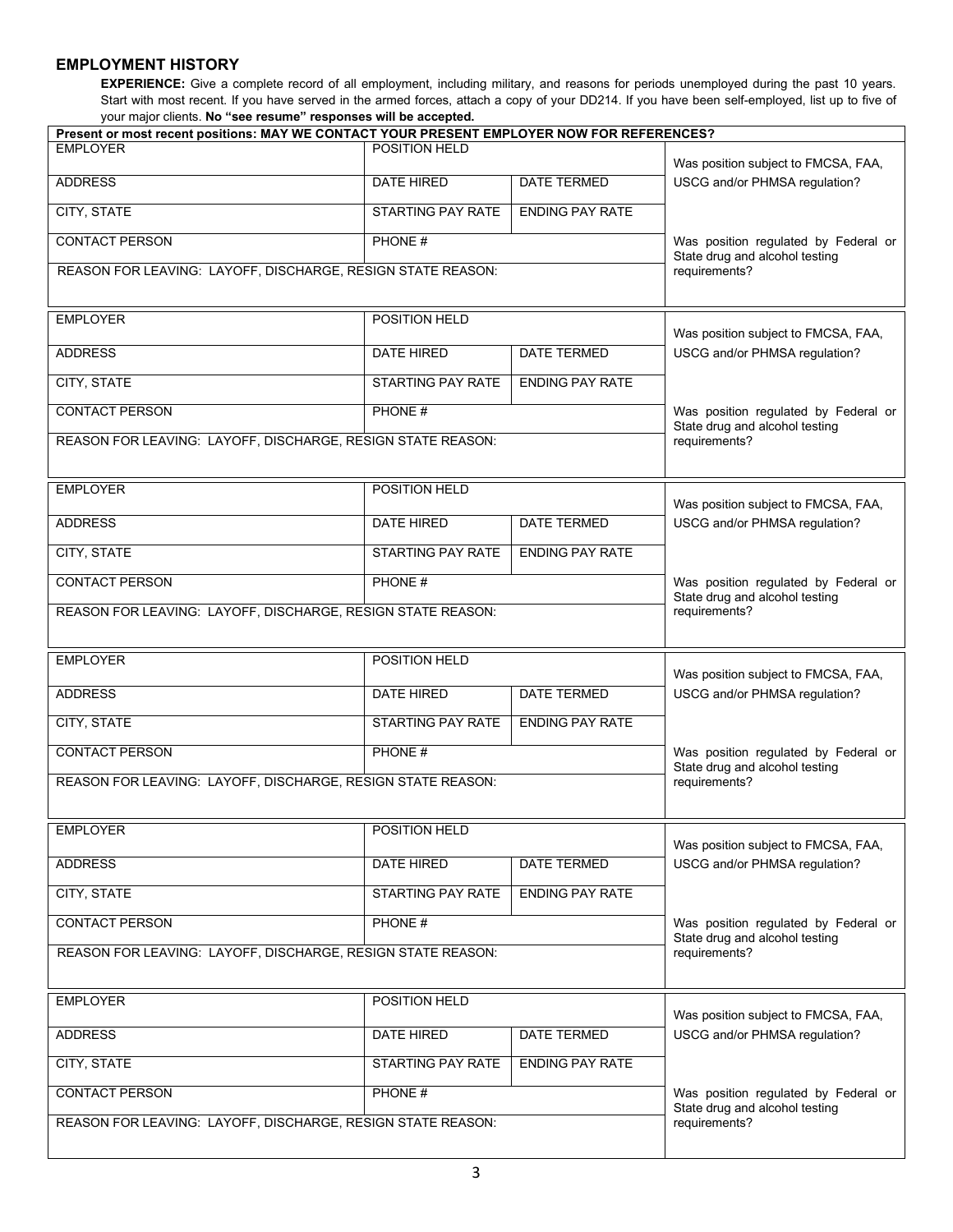Have you ever been convicted or adjudicated of a crime (California applicants see below)?

Are you currently under any investigation or pending charge?

Are you currently awaiting trial for any criminal offense?

Have you ever initiated an act of violence in the workplace?

Have you ever been sanctioned or had your driver's license suspended or revoked?

**California applicants:** Do no identify convictions under California Health Safety Code §§11357(b) or (c), 11360(b) (formerly subdivision (c) of section 11360), 11364, 11365, or 11550 related to marijuana offenses that occurred two or more years before the instant application. Also, do not identify any conviction for which the record has been judicially ordered sealed, expunged or statutorily eradicated, or misdemeanor conviction for which probation has been successfully completed or otherwise discharged and the case has been judicially dismissed.

### **APPLICANTS'S STATEMENT AND ACKNOWLEDGEMENT**

- 1. I certify that this application was completed by me and that all of the information furnished on this application and during the application process is true, complete and correct to the best of my knowledge.
- 2. I understand that any misrepresentation or omission of facts called for on this application or during the application process may result in termination of the application process or my dismissal from employment at any time regardless of when the omission is discovered.
- 3. I authorize LeBeouf Bros. Towing, LLC to conduct any necessary investigations or inquiries regarding my background to the extent permitted by federal, state and local law. I agree to complete the requisite authorization forms for the background investigation. I hereby release all parties from any liability in connection with the provision and use of such information.
- 4. I understand that if offered employment, I am to abide by all rules and regulations of LeBeouf Bros. Towing, LLC.
- 5. I recognize that this employment application is not an offer of employment. I agree that if I am hired by LeBeouf Bros. Towing, LLC, I will be an at-will employee, meaning that either LeBeouf Bros. Towing, LLC or I may end the employment relationship at any time with or without cause.
- 6. I understand and agree that, except for employment-at-will status, if hired my wages, hours, working conditions, job assignment(s), and compensation rate(s) will be subject to change by LeBeouf Bros. Towing, LLC.
- 7. I understand that LeBeouf Bros. Towing, LLC may share the information contained in this application with other Company employers for employments and administrative purposes and hereby consent to such transfer.
- 8. I consent to all of the following pre-employment processes, which are required by LeBeouf Bros. Towing, LLC and I further understand that the offer of employment is contingent upon my successfully completing all of pre-employment testing:
	- a. Motor Vehicle Report (MVR) (review of past driving record)
	- b. Drug screen (DOT and Non-DOT applicants)
	- c. Previous Employer Drug and Alcohol History (DOT applicants, 49 CFR 382.413)

 $\overline{\phantom{a}}$  , and the contribution of the contribution of the contribution of the contribution of the contribution of the contribution of the contribution of the contribution of the contribution of the contribution of the

- d. Physical Examination and Functional Capacity Evaluation (consistent with federal and state laws)
- e. Background Check
- 9. I agree and understand that this application for employment in no way obligates LeBeouf Bros. Towing, LLC to employ me.

Print Name Date Signed Control of the Signed Control of the Signed Control of the Signed Control of the Signed

Applicant Signature

#### **CONSENT TO BACKGROUND CHECK**

 $\frac{1}{2}$  , and the set of the set of the set of the set of the set of the set of the set of the set of the set of the set of the set of the set of the set of the set of the set of the set of the set of the set of the set

 $\mathcal{L}_\text{max}$  , and the set of the set of the set of the set of the set of the set of the set of the set of the set of the set of the set of the set of the set of the set of the set of the set of the set of the set of the

In connection with my application for employment with LeBeouf Bros. Towing, LLC, I hereby make the following representations: I fully understand and consent to the provisions of this Consent for Background Check which authorizes that the Company may now or at any time while I am employed, conduct a public record(s)/ research report containing information for verification of prior employment, academic achievement, use of a motor vehicle, criminal convictions, general background and personal character, and obtain a Consumer Report and / or Consumer Investigation Report from a Consumer Reporting Agency. A Consumer Report may include, but is not limited to, information relating to credit standing, character, general reputation, personal characteristics and medical information. I authorize and request all persons, schools, business, corporations, courts, law enforcement agencies, armed forces, employment commissions, and all government agencies to release said information without restriction or qualification.

I authorize a photocopy (or facsimile "FAX") of the Consent to Background Check to be considered as effective and valid as the original. All results will be proprietary, will be kept confidential, and will not be provided to any parties other than LeBeouf Bros. Towing, LLC or its legal representatives. I voluntarily waive all recourse against and hereby release the requested parties from liability for complying with this General release.

LeBeouf Bros. Towing, LLC's retrieval and usage of this information will comply with applicable laws, rules, and regulations. You may submit a written request for disclosure of the nature and scope of this background investigation. You may also request a copy of a written summary of the rights of the consumer under the Fair Credit Reporting Act. LeBeouf Bros. Towing, LLC is an Equal Opportunity Employer and does not discriminate based upon race, color, gender, national origin, religion, age, or disability.

I release LeBeouf Bros. Towing, LLC and its respective officers, directors, employees, agents, and assigns from any and all liability arising out of the investigations, the preparation and the disclosure (to LeBeouf Bros. Towing, LLC or its authorized representatives) or any reports concerning myself, or my background.

\_\_\_\_\_\_\_\_\_\_\_\_\_\_\_\_\_\_\_\_\_\_\_\_\_\_\_\_\_\_\_\_\_\_\_\_\_\_\_\_\_\_\_\_\_\_\_\_ \_\_\_\_\_\_\_\_\_\_\_\_\_\_\_\_\_\_\_\_\_\_\_\_\_\_\_\_\_\_\_\_\_

Name Date